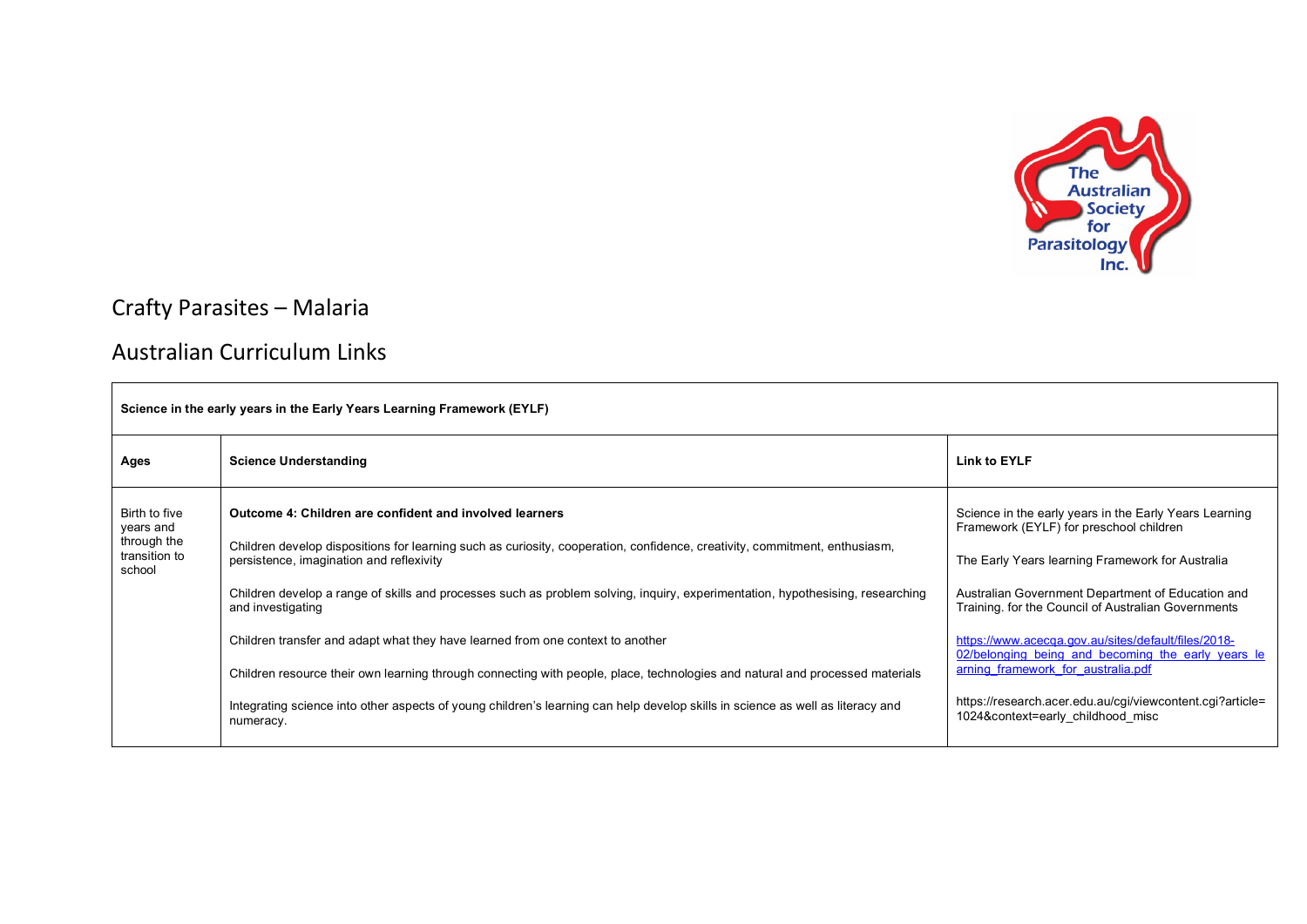| <b>Australian Science Curriculum</b> |                                                                                                                                                                                                            |                                                                                                                                                                                                                                         |                                                                                                                                                                                                                                                                                                                                                                                                                                                                                                                                                                                                                                                                                                                           |
|--------------------------------------|------------------------------------------------------------------------------------------------------------------------------------------------------------------------------------------------------------|-----------------------------------------------------------------------------------------------------------------------------------------------------------------------------------------------------------------------------------------|---------------------------------------------------------------------------------------------------------------------------------------------------------------------------------------------------------------------------------------------------------------------------------------------------------------------------------------------------------------------------------------------------------------------------------------------------------------------------------------------------------------------------------------------------------------------------------------------------------------------------------------------------------------------------------------------------------------------------|
| <b>School Grade</b>                  | <b>Science Understanding</b>                                                                                                                                                                               | Science as a human endeavour                                                                                                                                                                                                            | <b>Science Inquiry Skills</b>                                                                                                                                                                                                                                                                                                                                                                                                                                                                                                                                                                                                                                                                                             |
| <b>Foundation Year</b>               | <b>Biological sciences</b><br>Living things have basic needs, including food and water<br>(ACSSU002)<br>The way objects move depends on a variety of factors,<br>including their size and shape (ACSSU005) | Science involves observing, asking questions about, and<br>describing changes in, objects and events (ACSHE013)                                                                                                                         | Basing the scientific inquiry on the malaria parasite and<br>its lifecycle:<br>Pose and respond to questions about familiar objects<br>and events (ACSIS014)<br>Engage in discussions about observations and represent<br>ideas (ACSIS233)<br>Share observations and ideas (ACSIS012)                                                                                                                                                                                                                                                                                                                                                                                                                                     |
|                                      | <b>Biological sciences</b><br>Living things have a variety of external features (ACSSU017)<br>Living things live in different places where their needs are met<br>(ACSSU211)                               | Science involves observing, asking questions about, and<br>describing changes in, objects and events (ACSHE021)<br>People use science in their daily lives, including when caring<br>for their environment and living things (ACSHE022) | Basing the scientific inquiry on the malaria parasite and<br>its lifecycle:<br>Pose and respond to questions, and make predictions<br>about familiar objects and events (ACSIS024)<br>Participate in guided investigations to explore and<br>answer questions (ACSIS025)<br>Use informal measurements to collect and record<br>observations, using digital technologies as appropriate<br>(ACSIS026)<br>Use a range of methods to sort information, including<br>drawings and provided tables and through discussion,<br>compare observations with predictions (ACSIS027)<br>Compare observations with those of others (ACSIS213)-<br>Represent and communicate observations and ideas in<br>a variety of ways (ACSIS029) |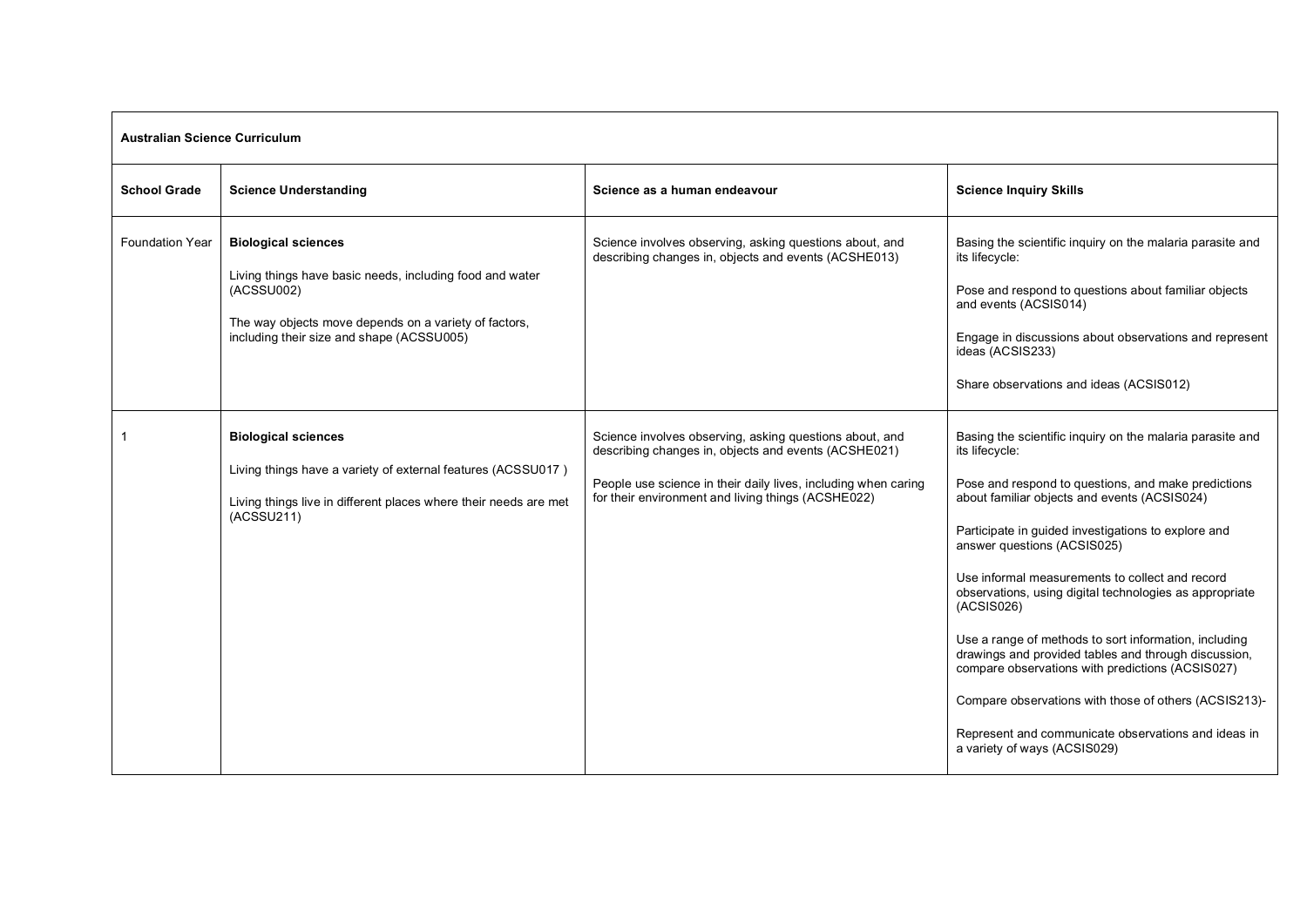| 2 | <b>Biological sciences</b><br>Living things grow, change and have offspring similar to<br>themselves (ACSSU030<br><b>Physical sciences</b><br>A push or a pull affects how an object moves or changes<br>shape (ACSSU033) in relation to malaria parasite moving<br>between and within hosts.                                                                                                                                                                                                      | Science involves observing, asking questions about, and<br>describing changes in, objects and events (ACSHE034<br>People use science in their daily lives, including when caring<br>for their environment and living things (ACSHE035                                                                                                                                                                                                                                                                                      | Basing the scientific investigation on the malaria parasite<br>and its lifecycle:<br>Participate in guided investigations to explore and<br>answer questions (ACSIS038<br>Use informal measurements to collect and record<br>observations, using digital technologies as appropriate<br>(ACSIS039<br>Use a range of methods to sort information, including<br>drawings and provided tables and through discussion,<br>compare observations with predictions (ACSIS040<br>Compare observations with those of others (ACSIS041<br>Represent and communicate observations and ideas in<br>a variety of ways (ACSIS042 |
|---|----------------------------------------------------------------------------------------------------------------------------------------------------------------------------------------------------------------------------------------------------------------------------------------------------------------------------------------------------------------------------------------------------------------------------------------------------------------------------------------------------|----------------------------------------------------------------------------------------------------------------------------------------------------------------------------------------------------------------------------------------------------------------------------------------------------------------------------------------------------------------------------------------------------------------------------------------------------------------------------------------------------------------------------|--------------------------------------------------------------------------------------------------------------------------------------------------------------------------------------------------------------------------------------------------------------------------------------------------------------------------------------------------------------------------------------------------------------------------------------------------------------------------------------------------------------------------------------------------------------------------------------------------------------------|
| 3 | <b>Biological sciences</b><br>Content description with elaborations:<br>Living things can be grouped on the basis of observable<br>features and can be distinguished from non-living things<br>(ACSSU044)<br>recognising characteristics of living things such as<br>$\bullet$<br>growing, moving, sensitivity and reproducing<br>recognising the range of different living things<br>$\bullet$<br>exploring differences between living, once living and<br>$\bullet$<br>products of living things | Nature and development of science<br>Content description with elaborations:<br>Science involves making predictions and describing patterns<br>and relationships (ACSHE050)<br>making predictions about change and events in our<br>environment<br>Use and influence of science<br>Content description with elaborations:<br>Science knowledge helps people to understand the effect of<br>their actions (ACSHE051)<br>investigating how science helps people such as nurses,<br>doctors, dentists, mechanics and gardeners | Basing the scientific investigation on the malaria parasite<br>and its lifecycle:<br>With quidance, identify questions in familiar contexts that<br>can be investigated scientifically and make predictions<br>based on prior knowledge (ACSIS053)<br>choosing questions to investigate from a list of<br>possibilities<br>jointly constructing questions that may form the basis for<br>investigation<br>listing shared experiences as a whole class and<br>identifying possible investigations<br>working in groups to discuss things that might happen<br>during an investigation                               |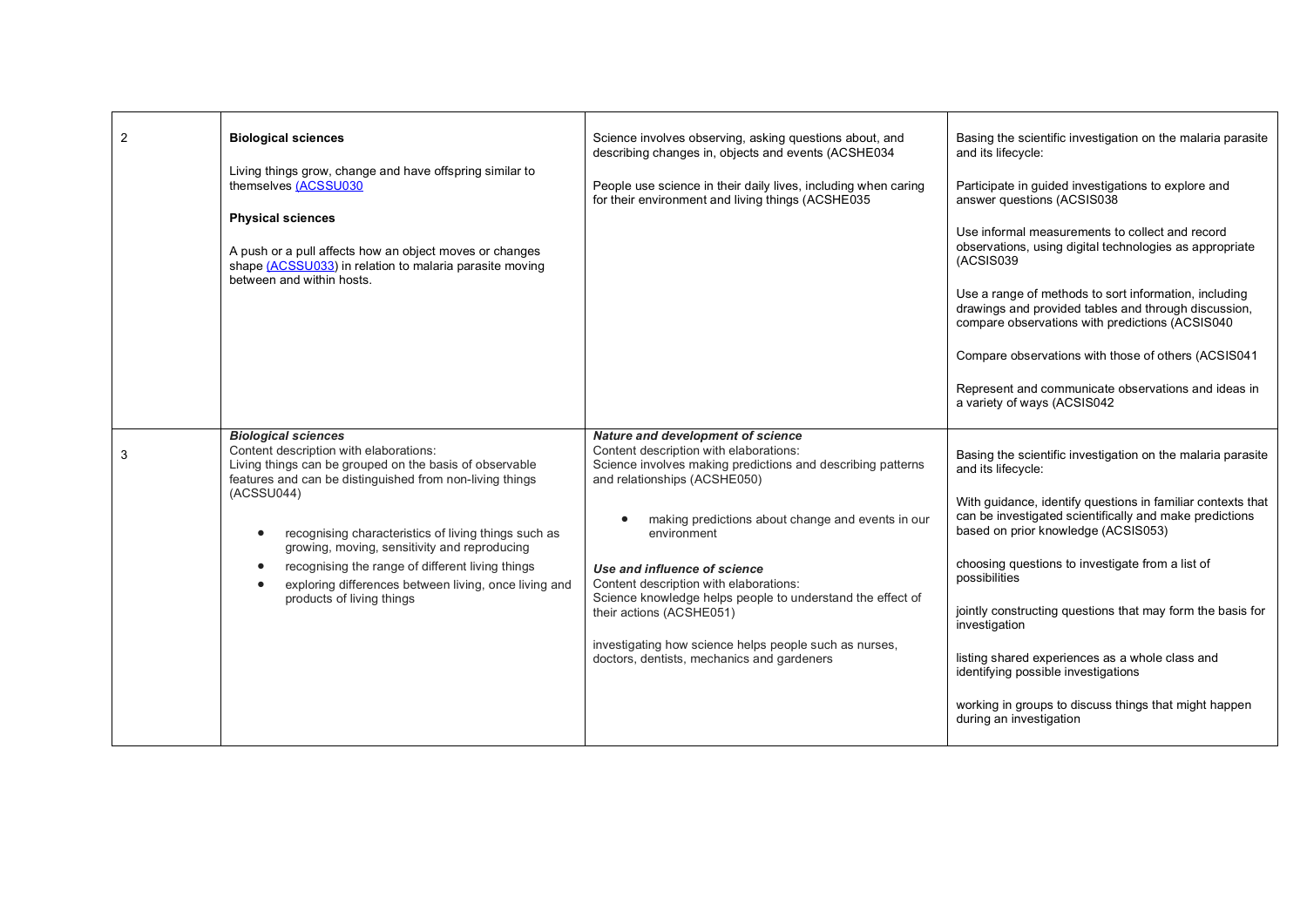|   | <b>Biological sciences</b>                                                                                                                                                                                                                                                                                                                                                                                                                                                                                                                                                                                                                                                                                                                                                                          |                                                                                                                                                                                                  |                                                                                                                                                                                                                                                                                                                                                                                                                                                                                                                                                                             |
|---|-----------------------------------------------------------------------------------------------------------------------------------------------------------------------------------------------------------------------------------------------------------------------------------------------------------------------------------------------------------------------------------------------------------------------------------------------------------------------------------------------------------------------------------------------------------------------------------------------------------------------------------------------------------------------------------------------------------------------------------------------------------------------------------------------------|--------------------------------------------------------------------------------------------------------------------------------------------------------------------------------------------------|-----------------------------------------------------------------------------------------------------------------------------------------------------------------------------------------------------------------------------------------------------------------------------------------------------------------------------------------------------------------------------------------------------------------------------------------------------------------------------------------------------------------------------------------------------------------------------|
|   | Content descriptions with elaborations:<br>Living things have life cycles (ACSSU072)                                                                                                                                                                                                                                                                                                                                                                                                                                                                                                                                                                                                                                                                                                                | Science involves making predictions and describing patterns<br>and relationships (ACSHE061)                                                                                                      | Basing the scientific investigation on the malaria parasite<br>and its lifecycle:                                                                                                                                                                                                                                                                                                                                                                                                                                                                                           |
|   | making and recording observations of living things<br>$\bullet$<br>as they develop through their life cycles<br>describing the stages of life cycles of different living<br>things such as insects, birds, frogs and flowering<br>plants<br>comparing life cycles of animals and plants<br>$\bullet$<br>recognising that environmental factors can affect life<br>$\bullet$<br>cycles such as fire and seed germination<br>Living things, depend on each other and the environment to<br>survive (ACSSU073)<br>investigating how plants, provide shelter for animals<br>$\bullet$<br>investigating the roles of living things in a habitat, for<br>instance producers, consumers or decomposers<br>recognising that interactions between living things<br>may be competitive or mutually beneficial | exploring ways in which scientists gather evidence for their<br>ideas and develop explanations                                                                                                   | With guidance, identify questions in familiar contexts that<br>can be investigated scientifically and make predictions<br>based on prior knowledge (ACSIS064)                                                                                                                                                                                                                                                                                                                                                                                                               |
| 5 | <b>Biological sciences</b><br>Living things have structural features and adaptations that help<br>them to survive in their environment (ACSSU043)                                                                                                                                                                                                                                                                                                                                                                                                                                                                                                                                                                                                                                                   | Science involves testing predictions by gathering data and<br>using evidence to develop explanations of events and<br>phenomena and reflects historical and cultural contributions<br>(ACSHE081) | Basing the scientific investigation on the malaria parasite<br>and its lifecycle:<br>With guidance, pose clarifying questions and make<br>predictions about scientific investigations (ACSIS231)<br>Construct and use a range of representations, including<br>tables and graphs, to represent and describe<br>observations, patterns or relationships in data using<br>digital technologies as appropriate (ACSIS090)<br>Communicate ideas, explanations and processes using<br>scientific representations in a variety of ways, including<br>multi-modal texts (ACSIS093) |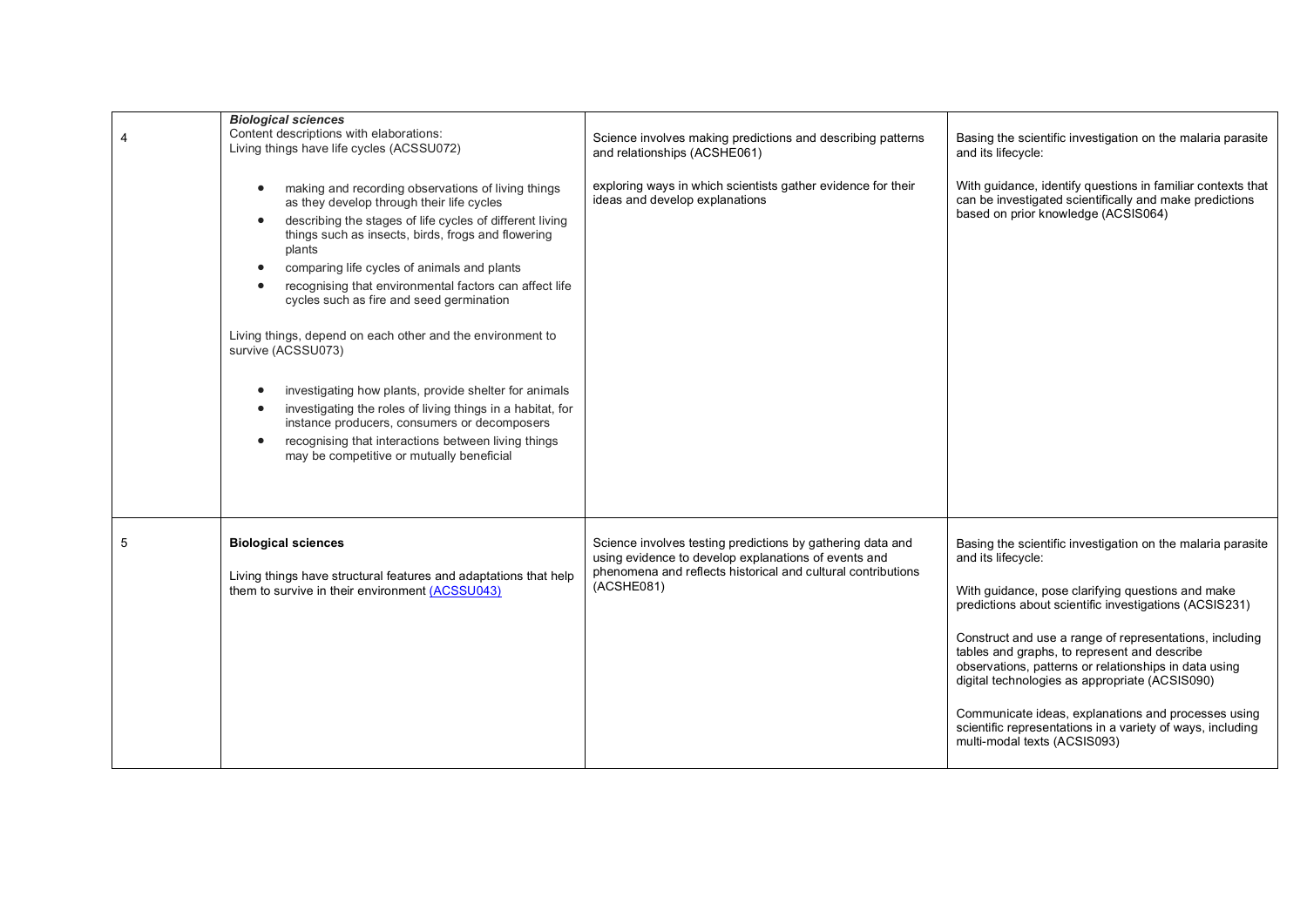| 6 | <b>Biological sciences</b><br>The growth and survival of living things are affected by<br>physical conditions of their environment (ACSSU094                                                                                                                                                                                             | Science involves testing predictions by gathering data and<br>using evidence to develop explanations of events and<br>phenomena and reflects historical and cultural contributions<br>(ACSHE098)<br>Scientific knowledge is used to solve problems and inform<br>personal and community decisions (ACSHE100)                                                                                                                                                                                                                                                                                                                                                                                        | Basing the scientific investigation on the malaria parasite<br>and its lifecycle:<br>With guidance, pose clarifying questions and make<br>predictions about scientific investigations (ACSIS232)<br>Construct and use a range of representations, including<br>tables and graphs, to represent and describe<br>observations, patterns or relationships in data using<br>digital technologies as appropriate (ACSIS107)<br>Communicate ideas, explanations and processes using<br>scientific representations in a variety of ways, including<br>multi-modal texts (ACSIS110)                                              |
|---|------------------------------------------------------------------------------------------------------------------------------------------------------------------------------------------------------------------------------------------------------------------------------------------------------------------------------------------|-----------------------------------------------------------------------------------------------------------------------------------------------------------------------------------------------------------------------------------------------------------------------------------------------------------------------------------------------------------------------------------------------------------------------------------------------------------------------------------------------------------------------------------------------------------------------------------------------------------------------------------------------------------------------------------------------------|--------------------------------------------------------------------------------------------------------------------------------------------------------------------------------------------------------------------------------------------------------------------------------------------------------------------------------------------------------------------------------------------------------------------------------------------------------------------------------------------------------------------------------------------------------------------------------------------------------------------------|
|   | <b>Biological sciences</b><br>Classification helps organise the diverse group of organisms<br>(ACSSU111)<br>Interactions between organisms, including the effects of<br>human activities can be represented by food chains and food<br>webs (ACSSU112)                                                                                   | Nature and development of science<br>Scientific knowledge has changed peoples' understanding of<br>the world and is refined as new evidence becomes available<br>(ACSHE119)<br>Science knowledge can develop through collaboration across<br>the disciplines of science and the contributions of people from<br>a range of cultures (ACSHE223)<br>Solutions to contemporary issues that are found using science<br>and technology, may impact on other areas of society and may<br>involve ethical considerations (ACSHE120)<br>People use science understanding and skills in their<br>occupations and these have influenced the development of<br>practices in areas of human activity (ACSHE121) | Basing the scientific investigation on the malaria parasite<br>and its lifecycle:<br>Identify questions and problems that can be investigated<br>scientifically and make predictions based on scientific<br>knowledge (ACSIS124)<br>Summarise data, from students' own investigations and<br>secondary sources, and use scientific understanding to<br>identify relationships and draw conclusions based on<br>evidence (ACSIS130)<br>Communicate ideas, findings and evidence based<br>solutions to problems using scientific language, and<br>representations, using digital technologies as<br>appropriate (ACSIS133) |
| 8 | <b>Biological sciences</b><br>Cells are the basic units of living things; they have specialised<br>structures and functions (ACSSU149)<br>examining a variety of cells using a light microscope,<br>$\bullet$<br>by digital technology or by viewing a simulation<br>distinguishing plant cells from animal or fungal cells<br>$\bullet$ | Scientific knowledge has changed peoples' understanding of<br>the world and is refined as new evidence becomes available<br>(ACSHE134)<br>Science knowledge can develop through collaboration across<br>the disciplines of science and the contributions of people from<br>a range of cultures (ACSHE226)                                                                                                                                                                                                                                                                                                                                                                                           | Basing the scientific investigation on the malaria parasite<br>and its lifecycle:<br>Identify questions and problems that can be investigated<br>scientifically and make predictions based on scientific<br>knowledge (ACSIS139)                                                                                                                                                                                                                                                                                                                                                                                         |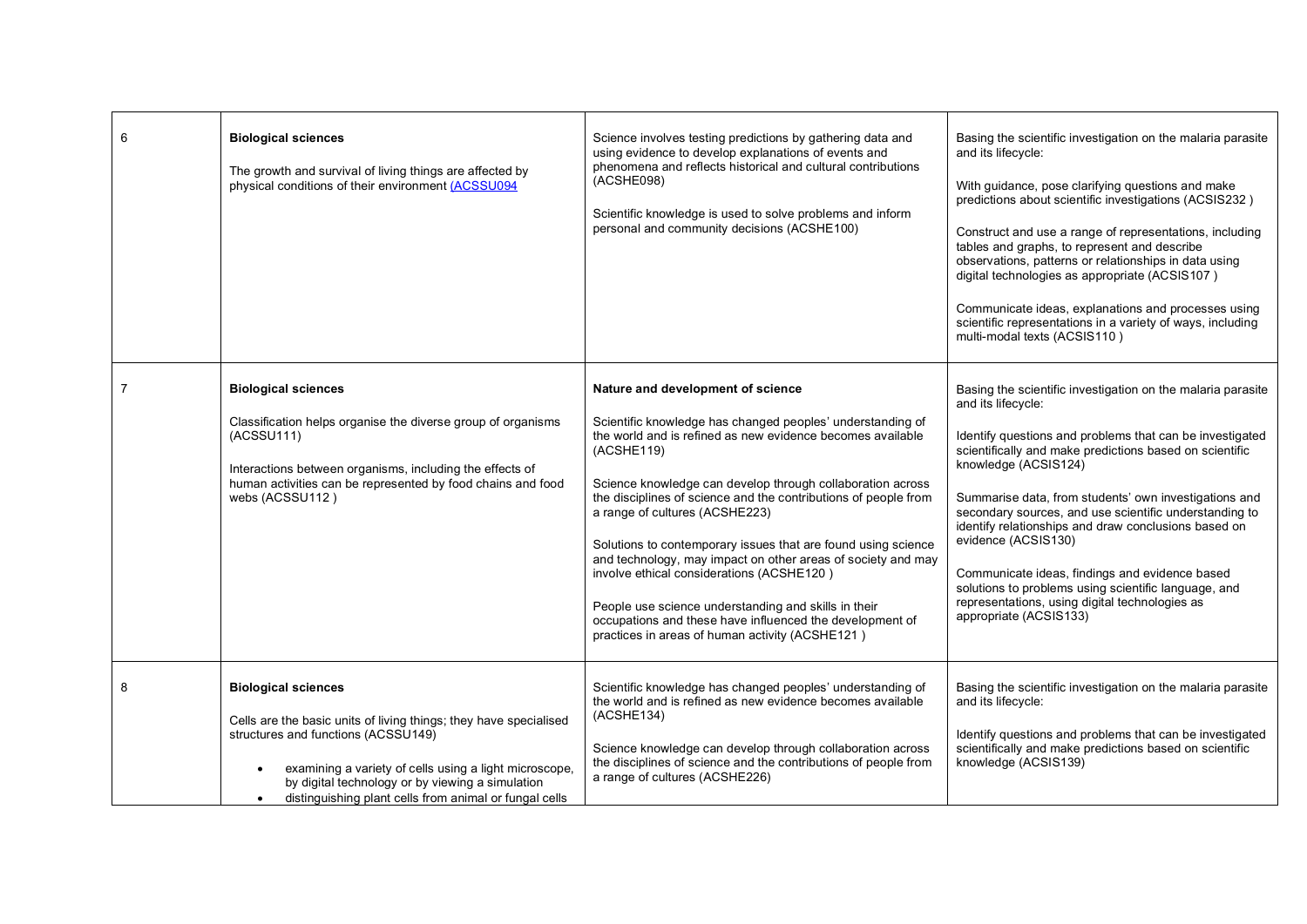| identifying structures within cells and describing their<br>$\bullet$<br>function<br>recognising that some organisms consist of a single<br>$\bullet$<br>cell<br>recognising that cells reproduce via cell division<br>$\bullet$<br>describing mitosis as cell division for growth and<br>$\bullet$<br>repair<br>Multi-cellular organisms contain systems of organs carrying out<br>specialised functions that enable them to survive and<br>reproduce (ACSSU150)<br>identifying the organs and overall function of a<br>$\bullet$<br>system of a multicellular organism in supporting the<br>life processes<br>describing the structure of each organ in a system<br>and relating its function to the overall function of the<br>system<br>examining the specialised cells and tissues involved<br>in structure and function of particular organs<br>comparing similar systems in different organisms<br>such as digestive systems in herbivores and<br>carnivores, respiratory systems in fish and mammals<br>distinguishing between asexual and sexual<br>reproduction<br>comparing reproductive systems of organisms | Use and influence of science<br>Solutions to contemporary issues that are found using science<br>and technology, may impact on other areas of society and may<br>involve ethical considerations (ACSHE135)<br>People use science understanding and skills in their<br>occupations and these have influenced the development of<br>practices in areas of human activity (ACSHE136) | Summarise data, from students' own investigations and<br>secondary sources, and use scientific understanding to<br>identify relationships and draw conclusions based on<br>evidence (ACSIS145)<br>Use scientific knowledge and findings from<br>investigations to evaluate claims based on evidence<br>(ACSIS234)<br>Communicate ideas, findings and evidence based<br>solutions to problems using scientific language, and<br>representations, using digital technologies as<br>appropriate (ACSIS148 |
|--------------------------------------------------------------------------------------------------------------------------------------------------------------------------------------------------------------------------------------------------------------------------------------------------------------------------------------------------------------------------------------------------------------------------------------------------------------------------------------------------------------------------------------------------------------------------------------------------------------------------------------------------------------------------------------------------------------------------------------------------------------------------------------------------------------------------------------------------------------------------------------------------------------------------------------------------------------------------------------------------------------------------------------------------------------------------------------------------------------------------|-----------------------------------------------------------------------------------------------------------------------------------------------------------------------------------------------------------------------------------------------------------------------------------------------------------------------------------------------------------------------------------|--------------------------------------------------------------------------------------------------------------------------------------------------------------------------------------------------------------------------------------------------------------------------------------------------------------------------------------------------------------------------------------------------------------------------------------------------------------------------------------------------------|
| <b>Biological sciences</b><br>Content description with elaborations:<br>Ecosystems consist of communities of interdependent<br>organisms and abiotic components of the environment; matter<br>and energy flow through these systems (ACSSU176)<br>exploring interactions between organisms such as<br>predator/prey, parasites, competitors, pollinators and<br>disease<br>examining factors that affect population sizes such<br>as seasonal changes, destruction of habitats,<br>introduced species                                                                                                                                                                                                                                                                                                                                                                                                                                                                                                                                                                                                                    | Use and influence of science<br>People can use scientific knowledge to evaluate whether they<br>should accept claims, explanations or predictions and<br>advances in science can affect people's lives including<br>generating new career opportunities (ACSHE160)<br>considering the impacts of human activity on an<br>ecosystem from a range of different perspectives         | Basing the scientific investigation on malaria parasite<br>research:<br>Formulate questions or hypotheses that can be<br>investigated scientifically (ACSIS164)<br>Use knowledge of scientific concepts to draw<br>conclusions that are consistent with evidence<br>(ACSIS170)<br>Evaluate conclusions, including identifying sources of<br>uncertainty and possible alternative explanations, and<br>describe specific ways to improve the quality of the data<br>(ACSIS171)                          |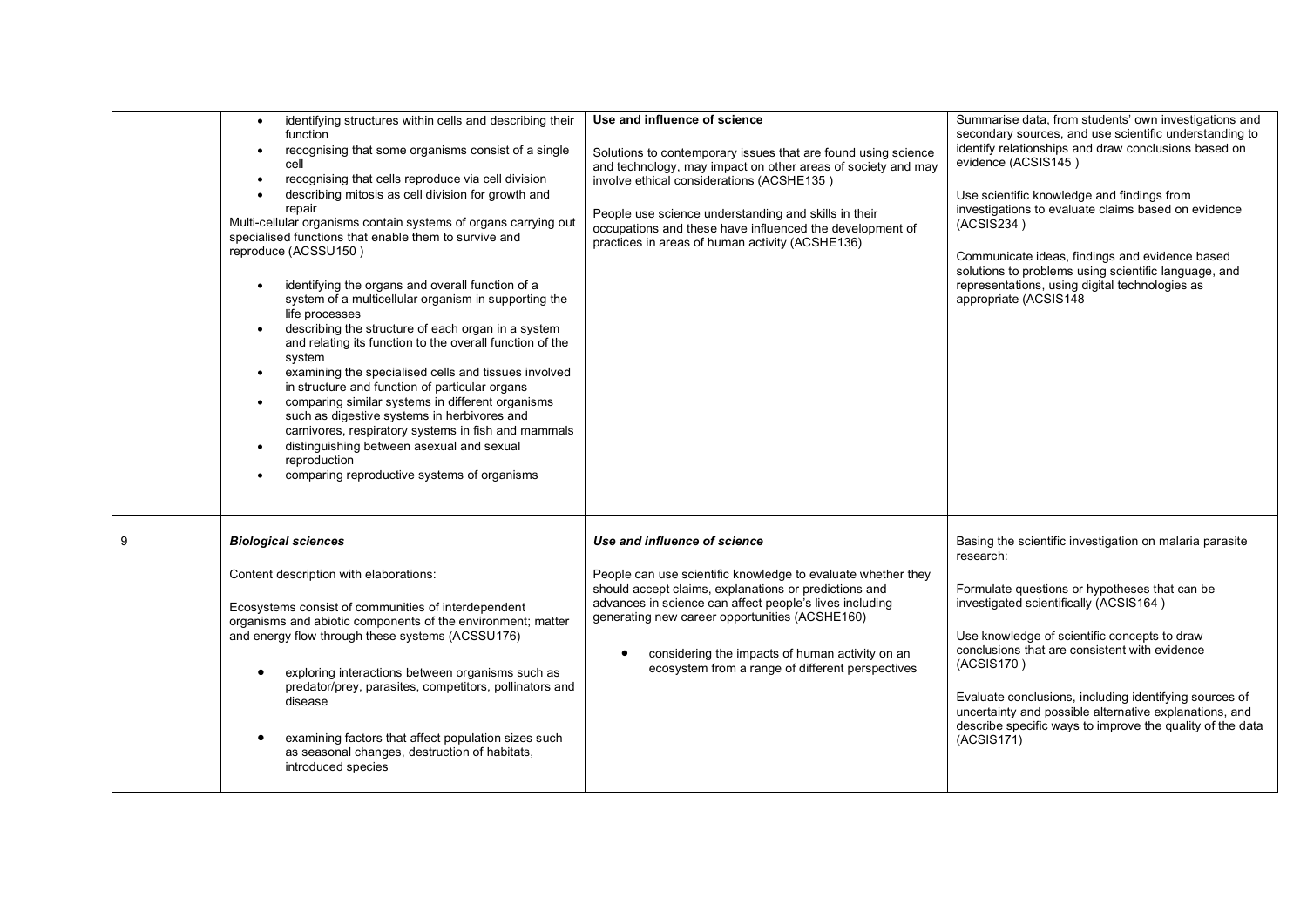|    | investigating how ecosystems change as a result of<br>$\bullet$<br>events such as bushfires, drought and flooding                                        |                                                                                                                                                                                          | Critically analyse the validity of information in primary<br>and secondary sources and evaluate the approaches<br>used to solve problems (ACSIS172)<br>Communicate scientific ideas and information for a<br>particular purpose, including constructing evidence-<br>based arguments and using appropriate scientific<br>language, conventions and representations (ACSIS174) |
|----|----------------------------------------------------------------------------------------------------------------------------------------------------------|------------------------------------------------------------------------------------------------------------------------------------------------------------------------------------------|-------------------------------------------------------------------------------------------------------------------------------------------------------------------------------------------------------------------------------------------------------------------------------------------------------------------------------------------------------------------------------|
| 10 | <b>Biological sciences</b>                                                                                                                               | Nature and development of science                                                                                                                                                        | Basing the scientific investigation on malaria parasite<br>research:                                                                                                                                                                                                                                                                                                          |
|    | Content descriptions with elaborations:                                                                                                                  | Content descriptions with elaborations:                                                                                                                                                  |                                                                                                                                                                                                                                                                                                                                                                               |
|    | Characteristics from one generation to the next involves DNA<br>and genes (ACSSU184)                                                                     | Scientific understanding, including models and theories, is<br>contestable and is refined over time through a process of<br>review by the scientific community (ACSHE191)                | Formulate questions or hypotheses that can be<br>investigated scientifically (ACSIS198)<br>Plan, select and use appropriate investigation types,                                                                                                                                                                                                                              |
|    | controlling the characteristics of organisms                                                                                                             | considering the role of science in identifying and<br>explaining public health outcomes globally                                                                                         | including field work and laboratory experimentation, to<br>collect reliable data; assess risk and address ethical<br>issues associated with these methods (ACSIS199)                                                                                                                                                                                                          |
|    | recognising that genetic information passed on to<br>offspring is from both parents by meiosis and<br>fertilisation                                      | Advances in scientific understanding often rely on<br>technological advances and are often linked to scientific<br>discoveries (ASHE192)                                                 | Select and use appropriate equipment, including digital<br>technologies, to collect and record data systematically<br>and accurately (ACSIS200)                                                                                                                                                                                                                               |
|    | describing mutations as changes in DNA or<br>chromosomes and outlining the factors that<br>contribute to causing mutations                               | considering how computer modelling has improved<br>knowledge and predictability of phenomena such as<br>spread and distribution of disease, climate change                               | Analyse patterns and trends in data, including describing<br>relationships between variables and identifying<br>inconsistencies (ACSIS203)                                                                                                                                                                                                                                    |
|    | The theory of evolution by natural selection explains the<br>diversity of living things and is supported by a range of<br>scientific evidence (ACSSU185) | and atmospheric pollution<br>Use and influence of science                                                                                                                                | Use knowledge of scientific concepts to draw<br>conclusions that are consistent with evidence<br>(ACSIS204)                                                                                                                                                                                                                                                                   |
|    | outlining processes involved in natural selection<br>including variation, isolation and selection                                                        | Content descriptions with elaborations:                                                                                                                                                  | Evaluate conclusions, including identifying sources of<br>uncertainty and possible alternative explanations, and                                                                                                                                                                                                                                                              |
|    | investigating changes caused by natural selection in<br>a particular population as a result of a specified                                               | People can use scientific knowledge to evaluate whether they<br>accept claims, explanations or predictions and advances in<br>science can affect people's lives including generating new | describe specific ways to improve the quality of the data<br>(ACSIS205)                                                                                                                                                                                                                                                                                                       |
|    | selection pressure such as artificial selection in<br>breeding for desired characteristics                                                               | career opportunities (ACSHE194)                                                                                                                                                          | Critically analyse the validity of information in primary<br>and secondary sources and evaluate the approaches<br>used to solve problems (ACSIS206)                                                                                                                                                                                                                           |
|    |                                                                                                                                                          | considering the scientific knowledge used in<br>discussions relating to parasitology                                                                                                     | Communicate scientific ideas and information for a                                                                                                                                                                                                                                                                                                                            |
|    |                                                                                                                                                          |                                                                                                                                                                                          | particular purpose, including constructing evidence-                                                                                                                                                                                                                                                                                                                          |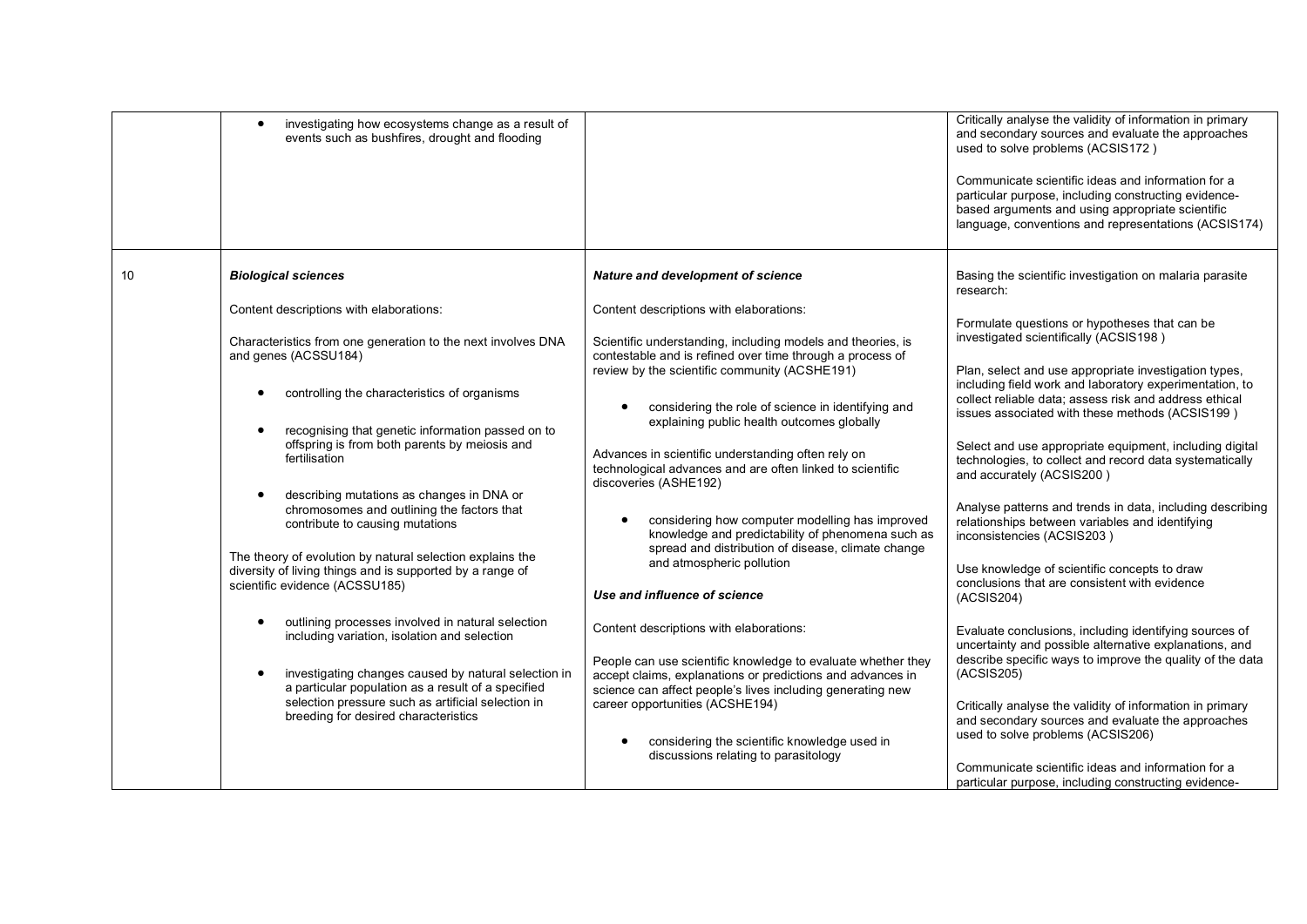|  | The values and needs of contemporary society can influence<br>the focus of scientific research (ACSHE230)                                                                                                                          | based arguments and using appropriate scientific<br>language, conventions and representations (ACSIS208) |
|--|------------------------------------------------------------------------------------------------------------------------------------------------------------------------------------------------------------------------------------|----------------------------------------------------------------------------------------------------------|
|  | consider which communities have the greater<br>burden of parasites globally and how much resource<br>is directed at developing treatment and prevention<br>strategies for the worlds poorest communities<br>affected by parasites. |                                                                                                          |

## **Australian Science Curriculum**

https://www.australiancurriculum.edu.au/f-10-curriculum/science/

https://www.acara.edu.au/

https://docs.acara.edu.au/resources/Australian\_Curriculum\_-\_Science.pdf

| Science teaching links by state - Australia |                                                                                                                              |  |
|---------------------------------------------|------------------------------------------------------------------------------------------------------------------------------|--|
| Western Australia                           | https://k10outline.scsa.wa.edu.au/home/year-7-to-year-10/science                                                             |  |
| South Australia                             | https://www.education.sa.gov.au/schools-and-educators/curriculum-and-teaching/curriculum-south-australia-early-years-year-12 |  |
| Northern Territory                          | https://nt.gov.au/learning/primary-and-secondary-students/nt-school-curriculum                                               |  |
| Queensland                                  | https://www.qcaa.qld.edu.au/p-10/aciq/learning-areas/science                                                                 |  |